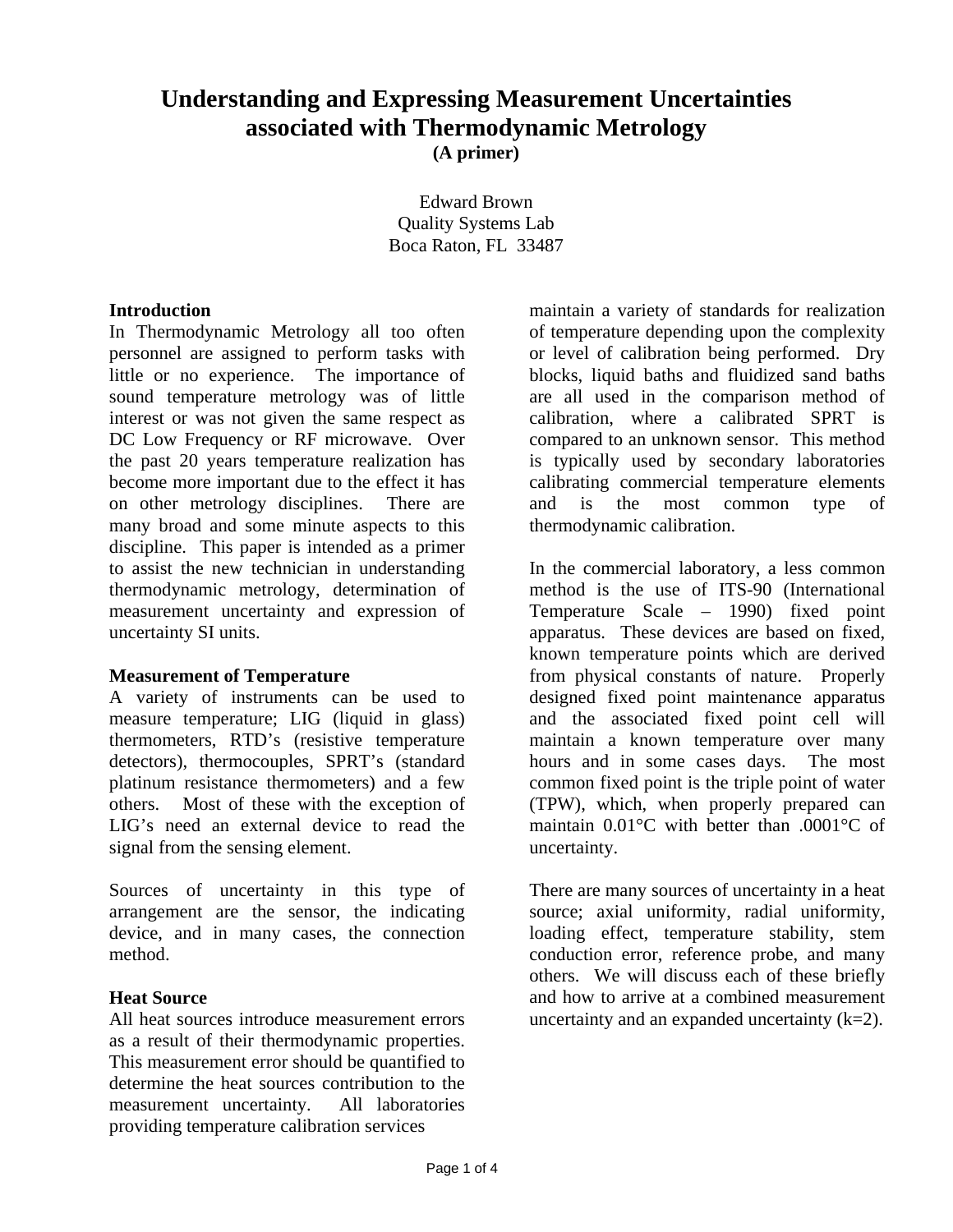

Figure 1. Diagram of comparison calibration

#### **Uncertainties associated with comparison calibrations**

The major sources of uncertainty are uniformity, stem conduction, loading, bath instability, reference thermometer accuracy, and unit under test accuracy.

### **Uniformity**

The vertical gradient in a bath or dry well is termed "axial uniformity". The surface of a bath or dry well is exposed to ambient environment and to a controlled temperature along a portion of the vertical length. This axial uniformity can be minimized be aligning the reference probe and UUT sensing centers.

The horizontal gradient in a bath or dry well is termed "radial uniformity". The bath or dry well construction as well as the distance between sensors and the heating source can all lead to radial measurement uncertainty. Minimize this type of uncertainty by using a reference sensor of the same diameter as the UUT and placing the sensors as close together as possible.

### **Stem conduction error**

Stem conduction is the parasitic loss of heat along the length of the thermometer stem. This affects both the reference and UUT. Following the recommended depth for minimum thermometer insertion (**20 X probe OD)** will minimize stem conduction error resulting in very little uncertainty.

# **Loading effect**

The number of probes impacts the amount of heat drawn away from or into a bath or well. This effect can be minimized by allowing sufficient time for equalization and saturation of the work load before taking measurements.

### **Other Considerations Drift**

Control sensor and reference sensor drift will vary depending on the care and frequency of use of any bath or well. This drift can be determined with regular calibration and intermediate checks.

# **Control Sensor**

When using a bath or well without an external reference the control sensor becomes another source of uncertainty. Minimize your uncertainty by using a reference sensor whenever possible.

# **Hysteresis**

Hysteresis is the difference in indicated temperature dependant on the direction the bath or well approaches set point.

# **Uncertainty Budget**

Any uncertainty budget should be an aggregate of the most important contributors from the previously mentioned sources of error. The most common method is to use the "Type B" approach. In this approach, the uncertainties published in the instrument manuals are used. Some of the values needed for an uncertainty budget can be found on the calibration report for the instruments used. If uncertainties are required at points between those expressed on the calibration report, then rigorous calculating methods are needed to propagate uncertainties. The calibration lab can use the law of Propagation of Uncertainties as described in the GUM to achieve these uncertainties. However, a less complex method for establishing the uncertainties between calibration points would be a technique called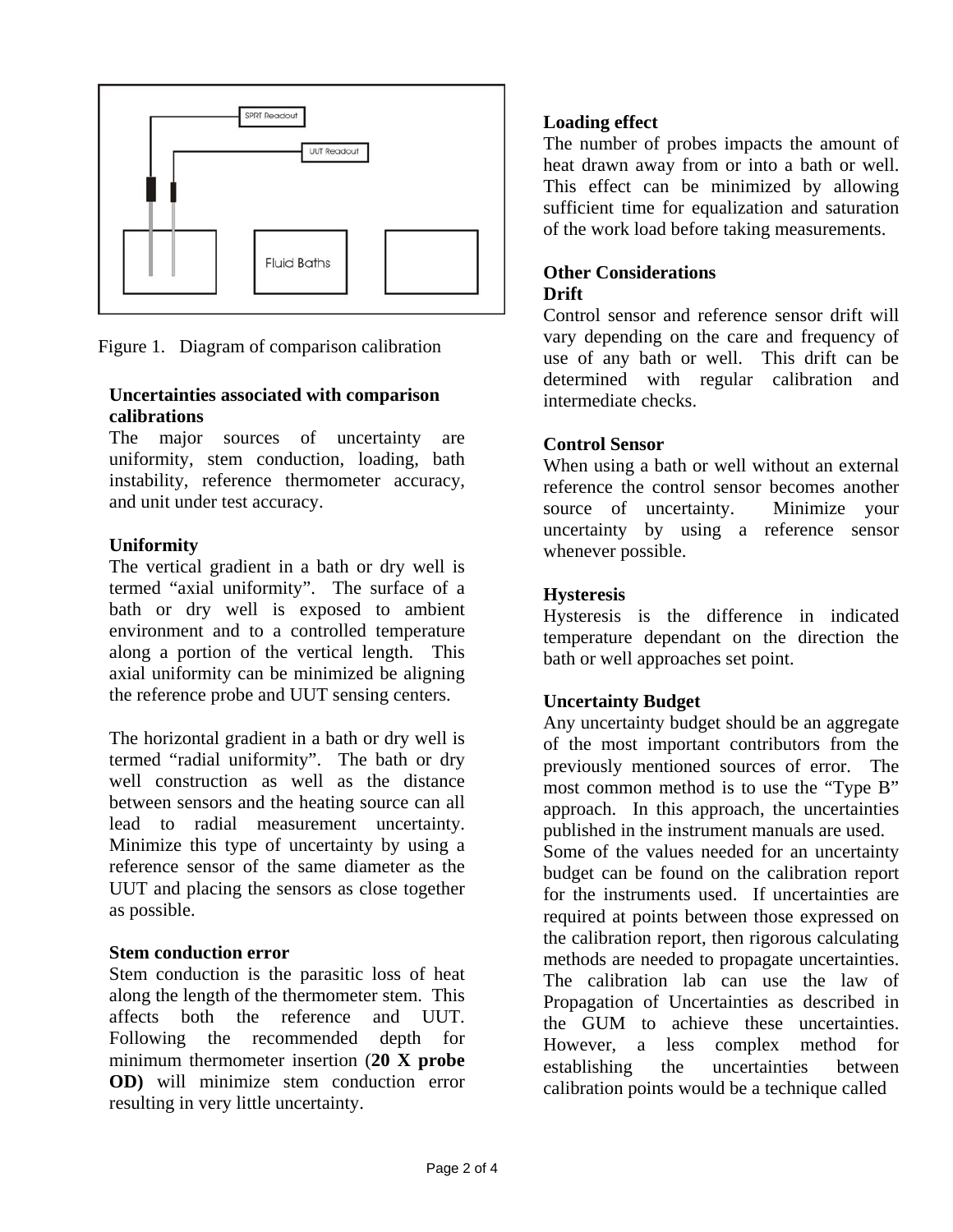Linear Interpolation. In this technique we assume that the uncertainty changes linearly between the points of interest.

#### **Combining uncertainties**

We must first convert to standard uncertainty in order to evaluate the total uncertainty. At the same time we must ensure that all values are expressed in the same unit of measure, see "SI Units" below.

There are two types of uncertainties; uncertainties based on known or assumed probability distribution and those based on limits of error. When uncertainties are stated with a known distribution with a coverage factor of  $k=2$ , it means a normal, or Gaussian, distribution has been assumed. To convert this type of uncertainty to a standard uncertainty we simply need to divide by two. For other uncertainties types such as limits of error that were assigned without probability distributions, a rectangular distribution is assumed. To convert a rectangular distribution to a standard uncertainty, the value is divided by the square root of three. The individual

### **Table 1**

standard uncertainties are then combined through a process called Root Sum Square or RSS. This means that each of the standard uncertainties is squared before adding all of the squared components together. The square root of the result is taken as the total combined standard uncertainty.

$$
U = \sqrt{S1^2 + S2^2 + S3^2 \dots}
$$

The expanded uncertainty is obtained by multiplying the resulting value U by a factor of two (k=2). This expanded uncertainty is shown in the uncertainty statement of scope of accreditation.

### **Example**

Illustrated below is a theoretical uncertainty table for a metrology bath with a standard thermometer as the readout. This example is at 0°C and does not take the UUT into consideration. Please remember this is theroretical, the math is sound the uncertainties are without basis.

| <b>Uncertainty</b>                                | Specification $(^{\circ}C)$ | <b>Probability</b>  | Uncertainty $(^{\circ}C)$ |
|---------------------------------------------------|-----------------------------|---------------------|---------------------------|
| Contributors @ 0.0°C                              |                             | <b>Distribution</b> |                           |
| Stability                                         | .002                        | Rectangular         | .0011                     |
| Loading effect                                    | .001                        | Rectangular         | .0005                     |
| Radial uniformity                                 | .002                        | Rectangular         | .0011                     |
| Axial uniformity                                  | .004                        | Rectangular         | .0023                     |
| Reference probe<br>calibration                    | .004                        | Rectangular         | .0023                     |
| Reference probe drift,<br>including hysteresis    | .002                        | Rectangular         | .0011                     |
| Reference probe stem<br>conduction                | .001                        | Rectangular         | .0005                     |
| Thermometer readout<br>accuracy                   | .001                        | Rectangular         | .0005                     |
| <b>Combined Standard Uncertainty (RSS method)</b> |                             |                     | .003868                   |
| Expanded Uncertainty $(k=2)$                      |                             |                     | .007736                   |